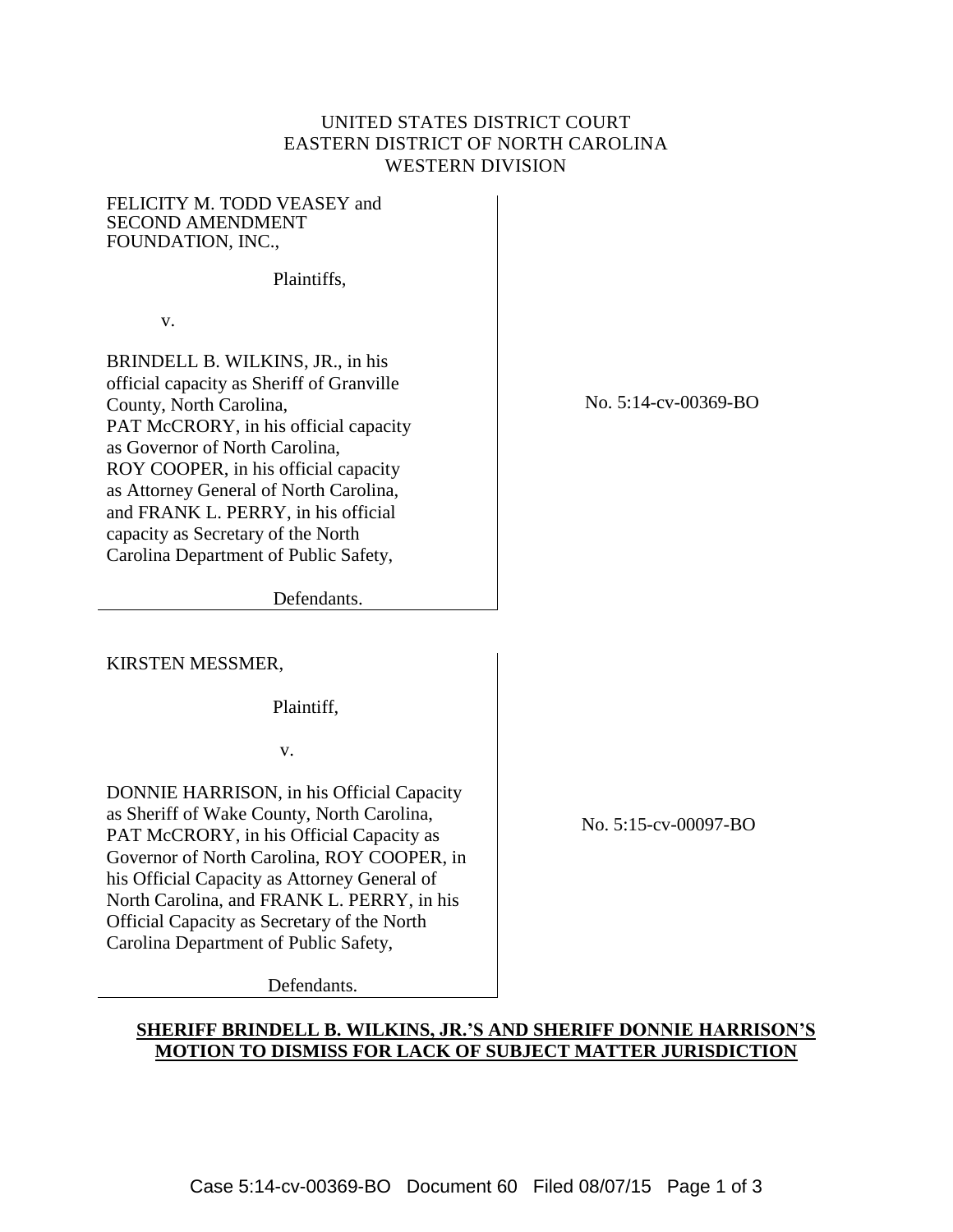Pursuant to Rule 12(b)(1) of the Federal Rules of Civil Procedure, Defendants Brindell B.

Wilkins, Jr. and Donnie Harrison ("the Sheriffs") respectfully move the Court for an order dismissing the above-captioned actions as moot.

Pursuant to Local Rule 7.1(d), the Sheriffs are submitting a memorandum in support of the motion.

Respectfully submitted the 7th day of August, 2015.

## **POYNER SPRUILL LLP**

By: s/ Andrew H. Erteschik Andrew H. Erteschik N.C. State Bar No. 35269 aerteschik@poynerspruill.com P.O. Box 1801 Raleigh, NC 27602-1801 Telephone: 919.783.2895 Facsimile: 919.783.1075

> **COUNSEL FOR SHERIFF BRINDELL B. WILKINS, JR. AND SHERIFF DONNIE HARRISON**